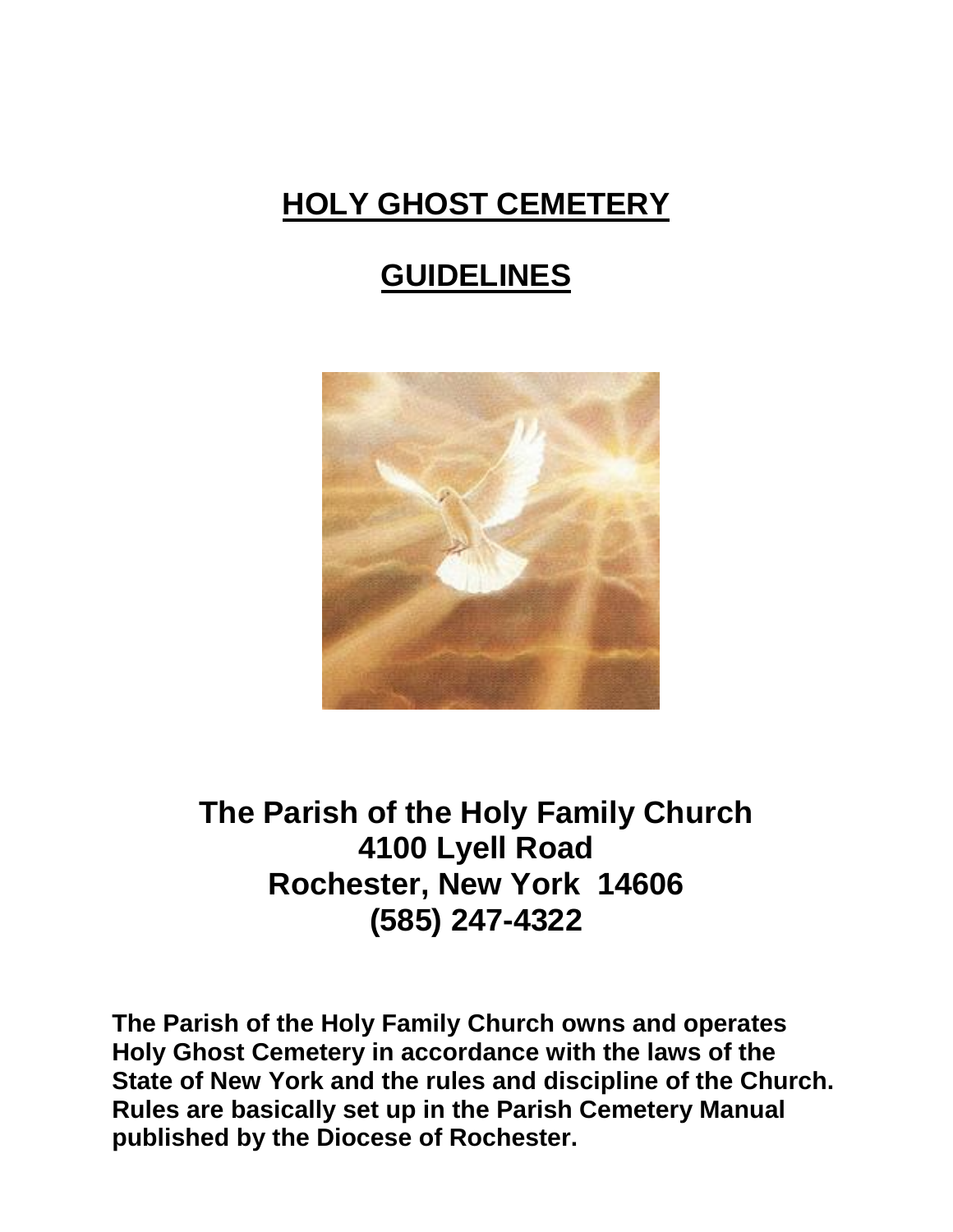#### **CEMETERY CONCERNS**

The church has a special responsibility, indeed obligation, to remember and pray for those who have died. As a parish community, we do this each time we gather for the Eucharist, both Sundays and weekdays. We are also privileged to have a visible reminder of those who have gone before us, our cemetery. With there are many emotions that surround the death and burial of a loved one, there are also procedures that need to be followed.

Grave sites in Holy Ghost Cemetery are available to parishioners of The Parish of the Holy Family and their family members (call the cemetery office for specifics). To ensure good order in the administration of our cemetery, guidelines are necessary. These have been developed and refined over the course of many years to best serve the needs of those who purchase the Right of Burial plots on the cemetery grounds. Everyone who makes a purchase is given a copy of the guidelines which are also available at the cemetery office located at The Holy Family Parish Office at St. Jude, 4100 Lyell Road.

Upkeep of the grounds reflects the dignity that is due those who are buried in our cemetery. We are confident that everyone's commitment to keeping the grounds neat and beautiful assures all families that the resting place for their deceased loved ones is carefully and responsibly maintained.

All who have plots in the cemetery are asked to take responsibility for their respective areas. Please refer to your copy of guidelines to make sure you are aware of what is allowed and what is not. If you exercise regularly on the walk ways in the cemetery, please help us with the disposal of litter. By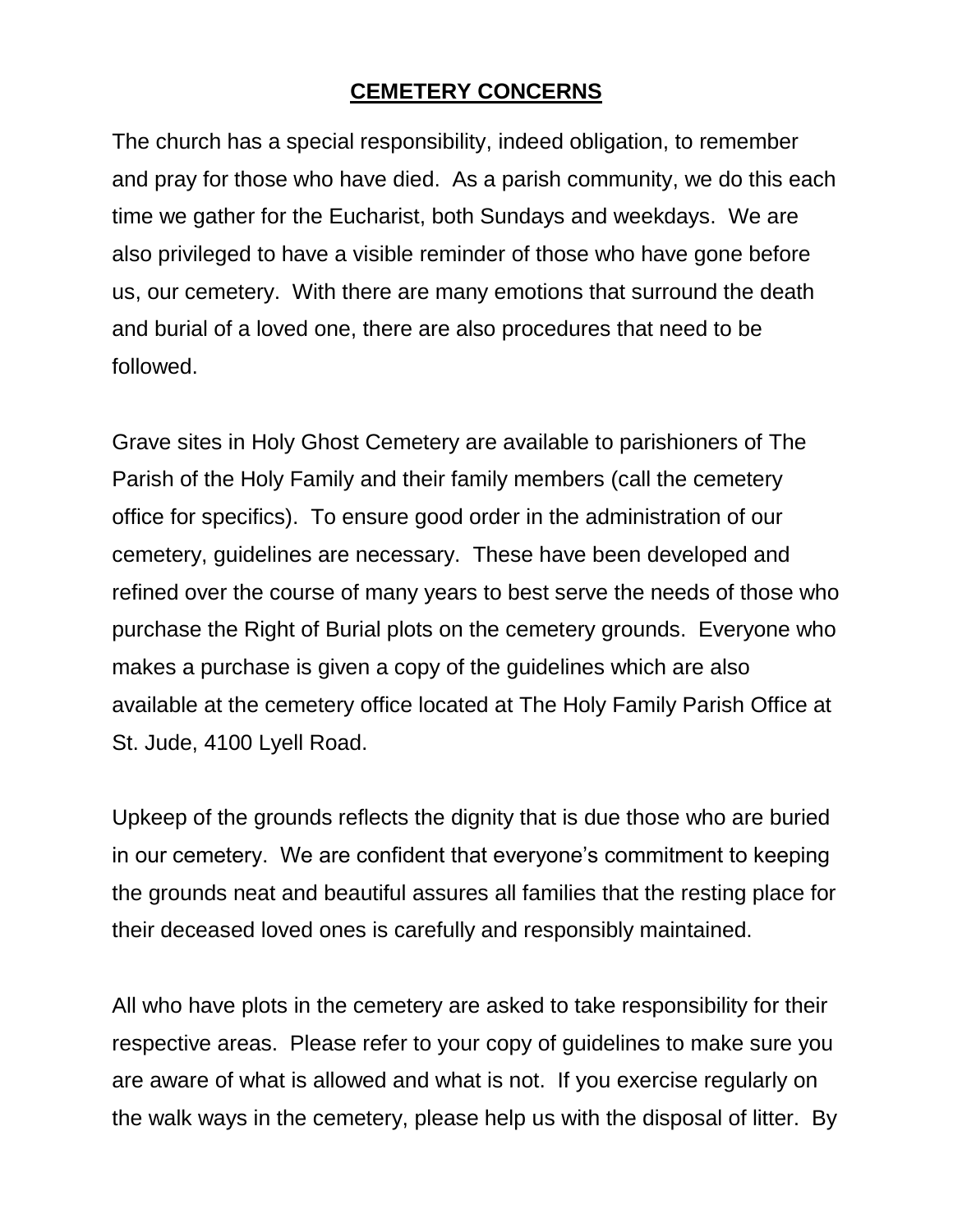working together we will be able to maintain space that gives honor not only to our beloved dead, but to all who visit, pass by and pray for those who are buried in our cemetery.

### **GENERAL RULES**

- 1. The sale of graves shall be made to those who are catholic and live or have lived in the Parish of the Holy Family, consisting of Holy Ghost, St. Jude and St. Helen. Sale of graves will also be available to their children, grandchildren and great grandchildren.
- 2. Parishioners may buy for their parents and extended family (spouses are included).
- 3. The Right of Burial purchase of graves shall be made only through the cemetery office and if a check/money order is to be used for payment, the check/money order is payable to the Parish of the Holy Family; cash may also be used. We regret we do not accept charge cards. Full payment is expected at the time of purchase.
- 4. At the time of death, one interment fee needs to be paid at the time of the purchasing of grave(s) which will be 50% down payment. However, payments in full must be made before any additional interments are permitted or the placing of a monument.

### **REVISED FEES**

Cemeteries must, by law, set aside enough funds so that, in the distant future, when there are no more graves to be sold and no more burials to take place, the cemetery can operate in perpetuity from the income generated by the principle. Your cemetery board has the obligation to bring in enough income in the present to contribute appropriately to this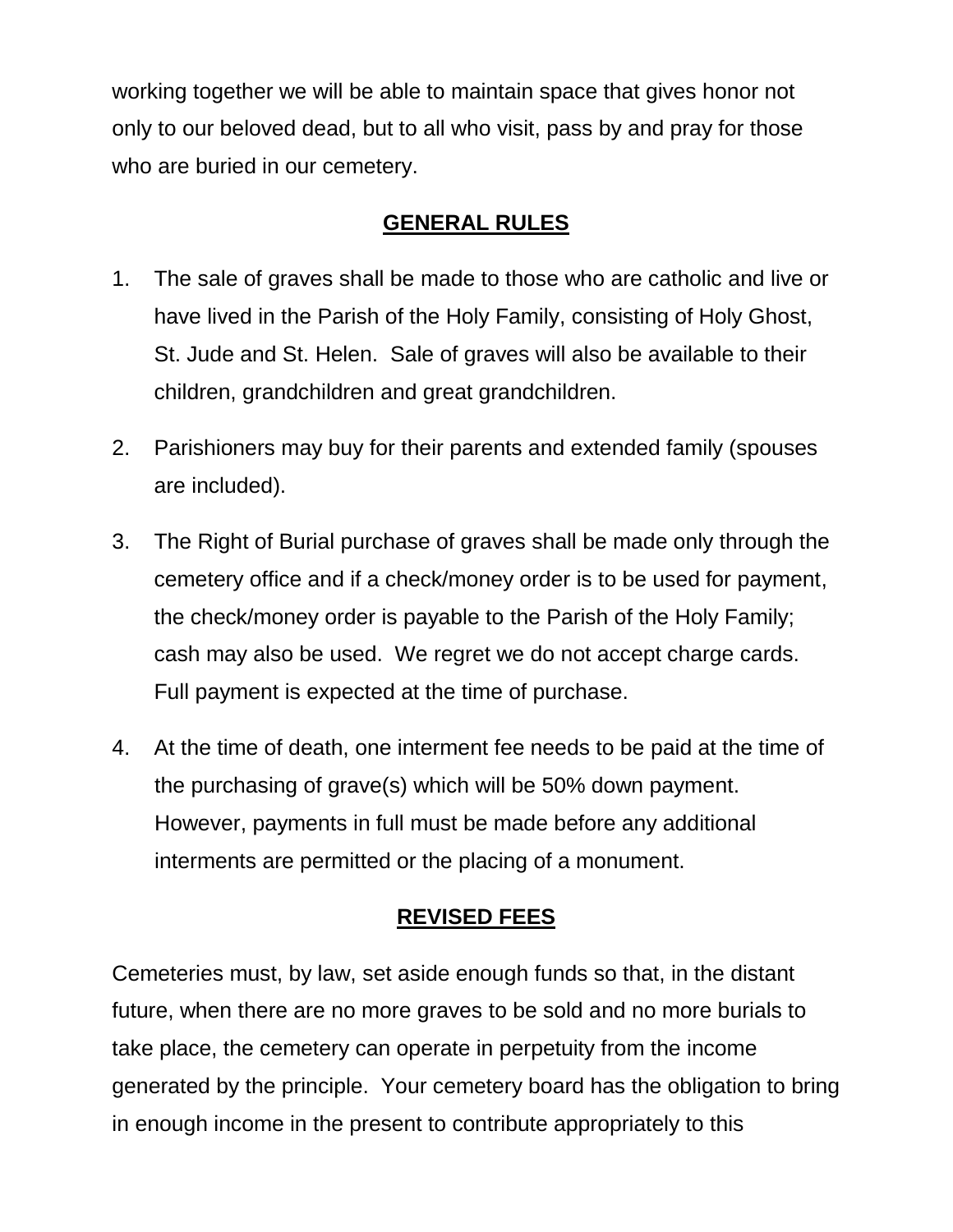"perpetual maintenance fund", as well as cover ordinary and extraordinary operating costs. These expenses are such things as record keeping and other supervisory responsibilities, mowing and trimming the grass, repairing the road, planting and trimming trees and shrubs, spring and fall clean-up, and filling in sunken graves.

A full burial interment fee is required at the time of burial; an interment fee covers the expense of hiring someone to dig the grave, fills the dirt in over the grave and seeds it afterward. There are also many other miscellaneous and associated costs, including the need to build up a substantial fund for future maintenance.

A cremation interment fee is required at the time of burial; an interment fee covers the expense of opening and closing the graves as mentioned in the previous paragraph. One full burial with 2 cremations will be permitted per grave and only 3 cremations to a grave. Cremations normally buried in occupied graves must be paid fully at the time of purchase.

NO monument or marker shall be erected on any grave(s) until payment has been made in full.

#### **LOT AND LOT OWNERS**

Persons desiring to purchase graves should contact the Holy Ghost Cemetery Office for an appointment. All old lot locations are no longer available. It is recommended that the selection be made in person at the site by the purchaser, the family, or their representatives. Graves are the property of Holy Ghost Cemetery and the Right of Burial is issued by Holy Ghost Cemetery Office to the lot owner. Graves will be assigned row by row, in the order in which they are purchased.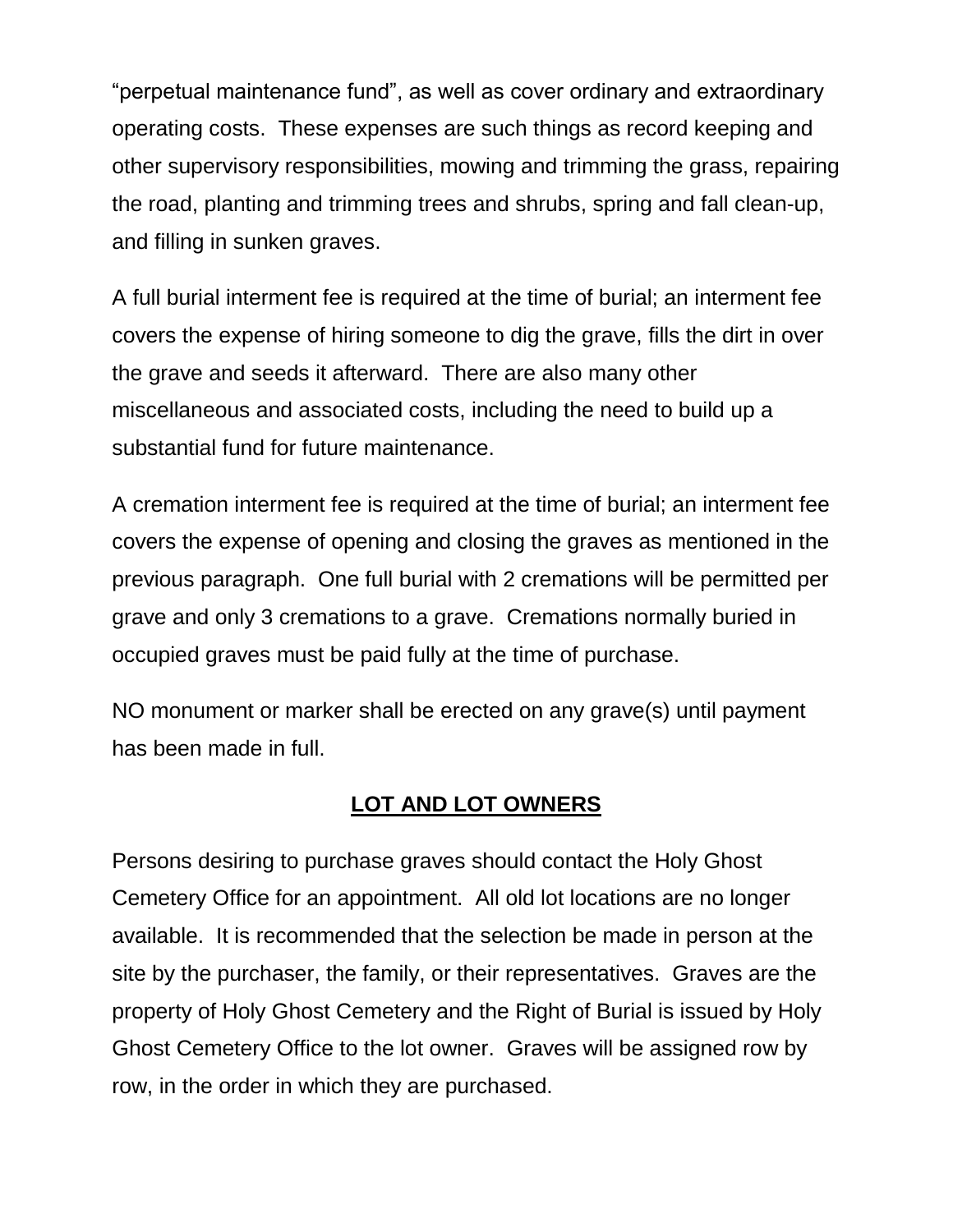Graves are transferable, but only through the Holy Ghost Cemetery Office and must be in writing and notarized. Graves can be sold back to the Holy Ghost Cemetery at the original purchase price plus a \$50.00 transaction fee. This transaction must be in writing and notarized .

It is the duty of the grave owner or representative to notify the Cemetery Office of any change in their post office address or telephone number. Notices sent to the lot owner at the last address in the cemetery records are considered sufficient and proper legal notification.

### **CARE OF LOTS**

The rules will be enforced for the common good of all and the safety of our workers. If you have any questions about what is allowed under these regulations, please contact the Parish Cemetery Office at (585) 247-4322, ext. 100, for further explanation.

The general care of the cemetery is assumed by the management and includes the cutting of the grass at reasonable intervals, the raking and cleaning of the grounds, and the pruning of shrubs and trees that may be placed by the management.

1. The general care assumed by the Cemetery shall in no case mean the maintenance, repair, or replacement of any memorial, placed or erected upon lots; nor doing any special or unusual work in the cemetery. Nor does it mean the reconstruction of any marble or granite work in any section or plot, or any portion in the cemetery, caused by the elements, an Act of God, thieves, vandals, malicious mischief makers, or unavoidable accidents.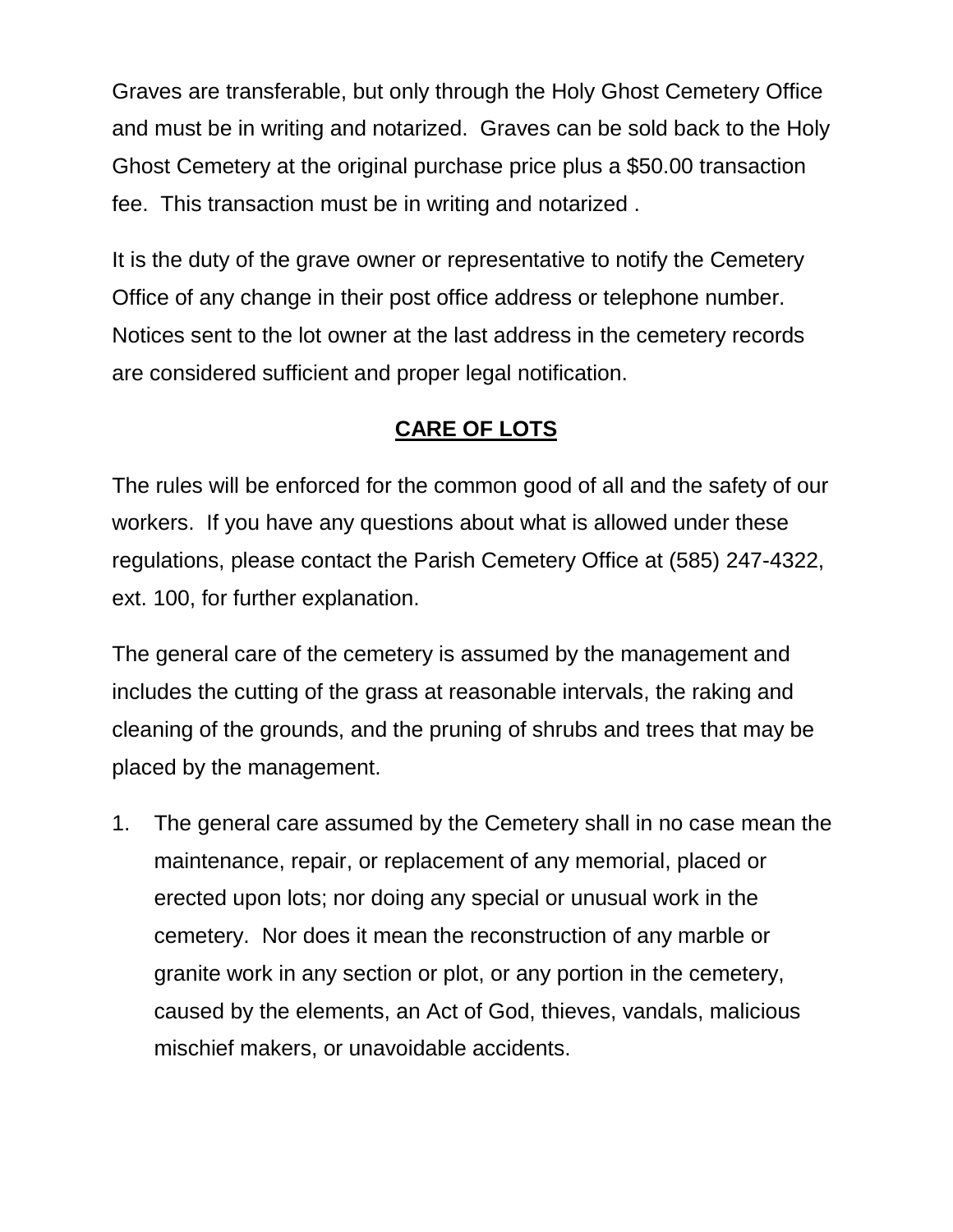2. The Permanent Maintenance Fund is established whereby the Cemetery will hold and invest the principal sum deposited and use the annual income from there to defray the cost of general operation of the Cemetery.

## **RULES AND REGULATIONS FOR CEMETERY DECORATIONS**

These guidelines have been prepared by your Cemetery Board so that you will be aware of its Rules and Regulations for Decorations. They are designed for the protection of all our lot holders and basically provide for a uniformity of planting and decorating that will help develop the beauty of our grounds and not infringe on the rights of other lot holders. The Federal Occupational Health and Safety Act (OSHA) are very specific as to the adequate protection of employees and visitors on our grounds.

Your cooperation in complying with these Rules and Regulations will assure the beauty and preserve the dignity of these hallow grounds.

These rules have been in existence since November 1991 and are now revised and clearly explained as of January 2012.

- 1. The Cemetery will maintain all landscape features included trees and shrubs, to preserve and maintain landscape features, but will not maintain plants or urns.
- 2. Plants (annuals and perennials) are allowed only in front of the monuments in a cultivated garden area. They are not to exceed a distance of 18" in front of the monument base. NO plants of any kind are allowed on the sides or to the back of the monument. Plant height should not obscure the inscription of the monument. Edging is permitted if it is kept in good repair.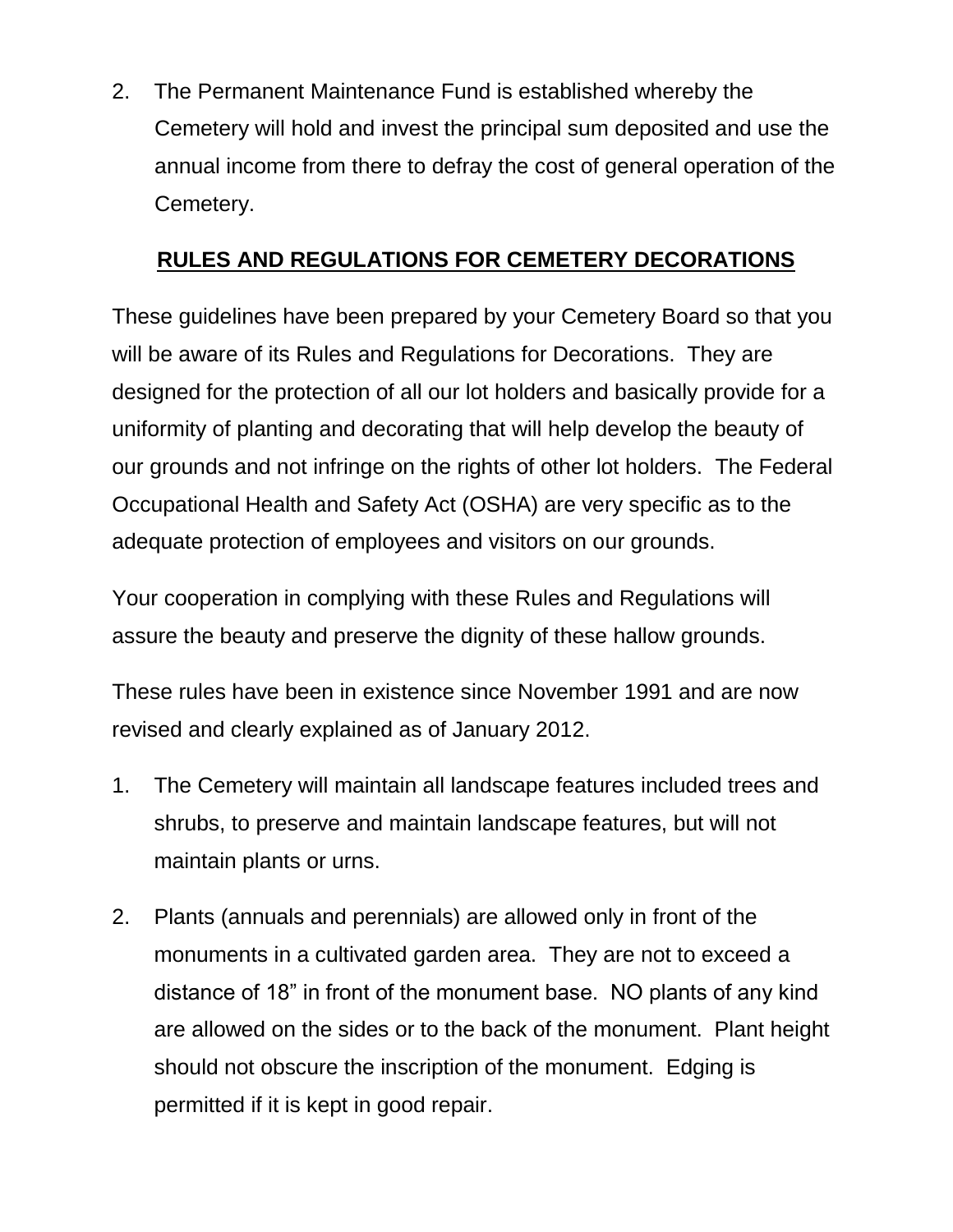- 3. Planting of trees and shrubs by individual lot holders is prohibited.
- 4. For safety reasons, the placement of crushed stone, wood chips or shells is strictly prohibited. "Artificial flowers and ornaments such as pinwheels, balloons, hanging baskets and all glass items *are not allowed*." The Board wishes the term "ornaments" to be interpreted in its broadest sense, since the placement of numerous objects on or around the headstone, even when not a safety issue, can detract from the sense of decorum and the reverence which should characterize our Catholic cemetery.
- 5. "Resin, stone or ceramic *statuary*, urns and approved cemetery lights are permitted within the 18" cultivated garden area in front of the monument. American flags, veteran and firefighter emblems are also allowed within the 18" garden area. However, these items are not allowed to stand alone in the grass, where they can present a problem for those mowing." The word "statuary" was, when originally adopted, meant primarily to refer to a *religious* statue, appropriate for the grave of a Catholic Christian. The Board asks that, in line with the restriction on ornaments mentioned above, any statuary placed in the garden area be appropriate and in good taste. Final judgment will be that of the Cemetery Board.
- 6. Permanent metal vases are allowed for placement of fresh flowers. WARNING: Glass containers are strictly prohibited and will be removed by the cemetery maintenance personnel.

In the newly created Cremation Garden, no plants or decorations of any kind will be permitted on the graves.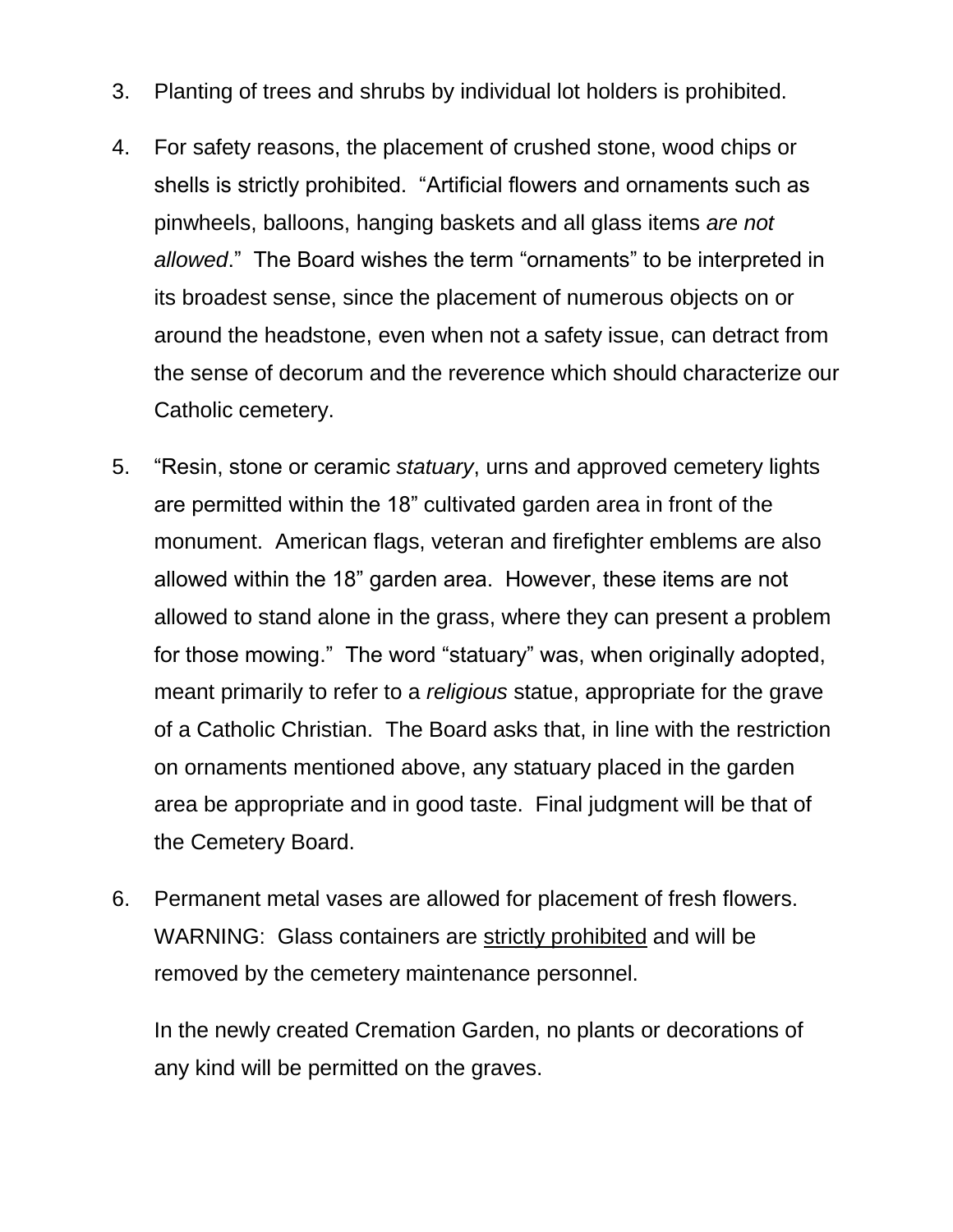- 7. Plants and flowers should be cared for. All withered or dead plants are to be removed. Easter decorations are permitted until Memorial Day. Winter decorations are permitted November 1<sup>st</sup> to April 1<sup>st</sup>.
- 8. Funeral flowers will be removed by the Cemetery maintenance person one week after interment.
- 9. Please place your trash in the receptacles provided.

These rules must be observed for the common good of all and the safety of our workers. Violations will be tagged. The Holy Ghost Cemetery Board reserves the right to remove items if they are not in compliance.

The Cemetery Board thanks all those who have generously cooperated with our continued efforts to improve the appearance of our parish cemetery.

## **MEMORIALIZATIONS GUIDELINES**

## **RIGHT OF MEMORIALIZATION**

Lot holders or their successors in burial rights have the right to erect a memorial subject to the space on the lot and in accordance with the rules of the cemetery.

## **DESIGN OF MEMORIALS**

1. The design, inscriptions and overall appearance must maintain the sacred nature of the cemetery. The dominant theme must be of a religious nature, as characterized by a Christian cross, picture of Jesus, the Holy Family, doves or other readily recognized religious theme.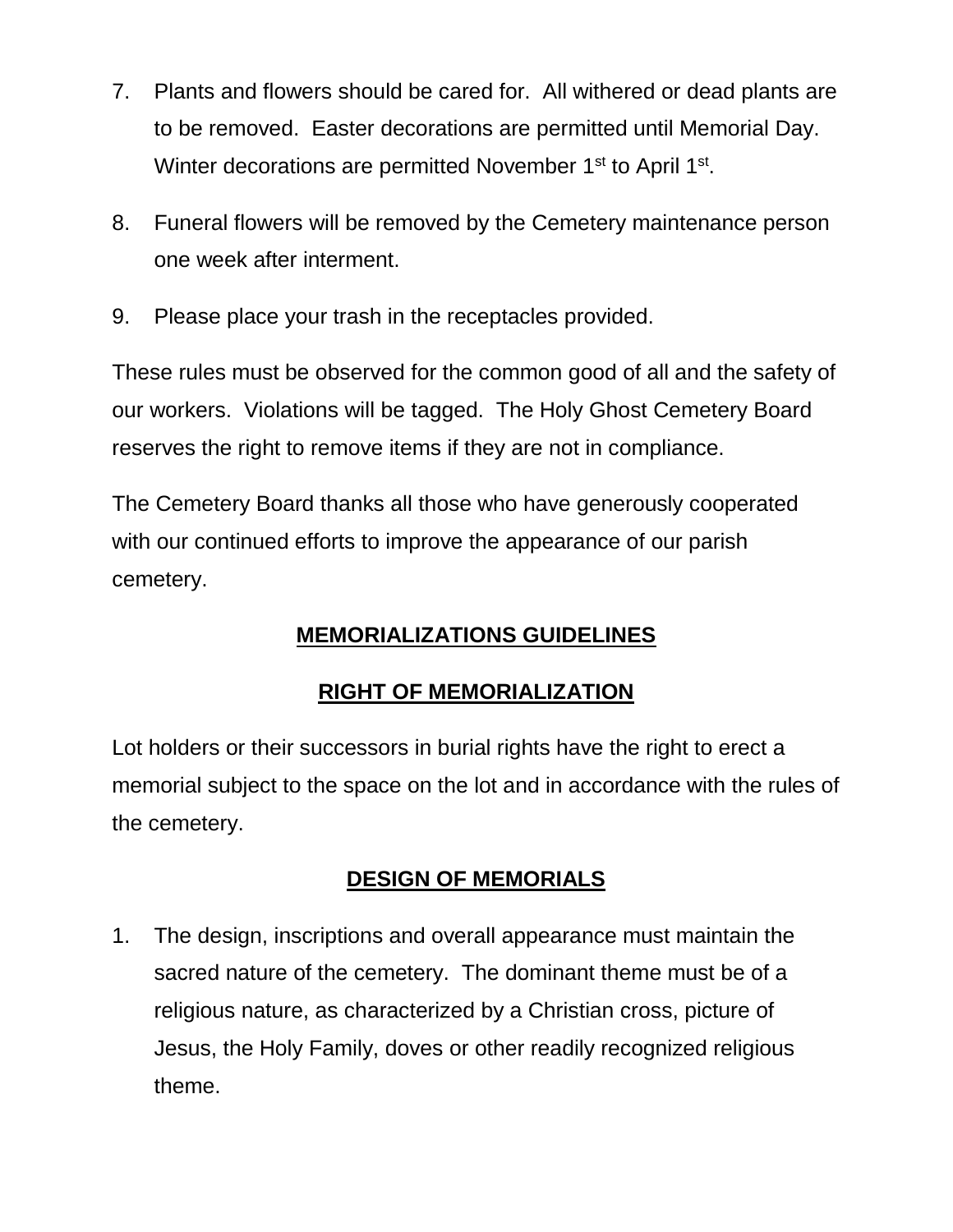- 2. The design must edify and encourage those who view it. Names should be clearly visible. Designs must be in good taste and should have a positive meaning for people who knew the deceased in his/her lifetime.
- 3. The design must not detract from the sacred nature of the cemetery. Designs and inscriptions can reflect the human spirit and character of the deceased but must have no negative connotations which can be construed by anyone, whether acquainted or not, as other than complimentary and charitable.
- 4. Any subsequent lettering or inscription work, after the monument is set, requires a permit which is available at all monument dealers.

### **DIMENSIONS OF MEMORIALS**

- 1. The size of an upright monument is determined by the square footage of the lot. The width (greatest horizontal dimension) should be proportionate to the width of the lot. The height of the monument from grass level of the foundation to the top of the monument should not exceed four and a half feet. It is recommended that the face of the monument should not exceed 15% of the square foot area of the lot and that its width should not exceed 60% of the width of the lot.
- 2. The following specifications are recommended for Flat Markers:

Single flat marker (2 ft x 1 ft x 6 inches)

Double flat marker (3 ft x 1 ft x 2 inches)

3. All memorial foundations are constructed by Holy Ghost Cemetery to insure quality of workmanship and long term durability. An Application to Erect a Memorial (foundation order) and a sketch must be received,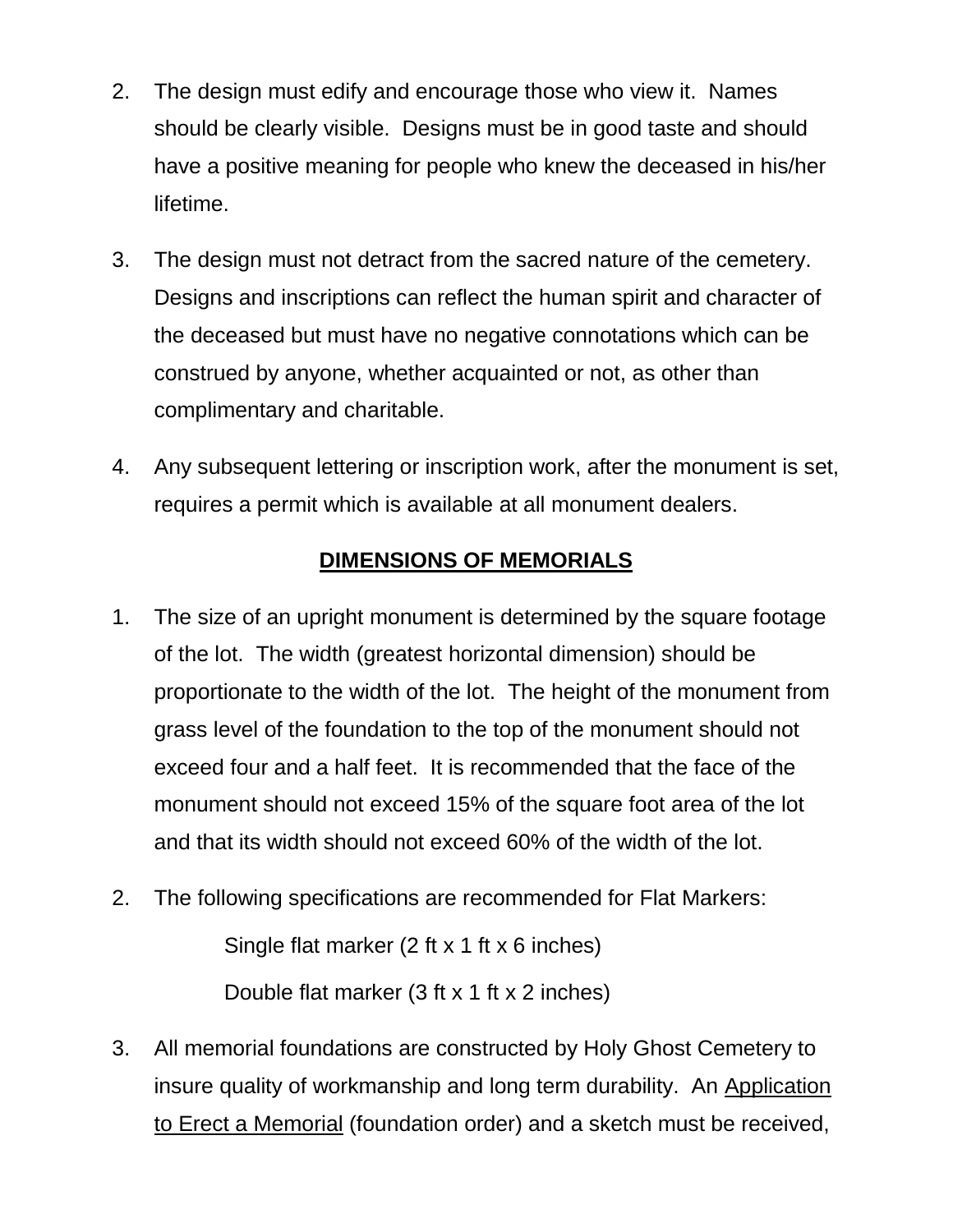processed and approved by the Cemetery Board prior to constructing the foundation. Foundation work will occur during favorable weather conditions, typically between mid April and mid October.

- 4. Memorials can be erected only if the lot is paid in full. When the foundation is completed, the Cemetery will notify the monument dealer, who should set the stone within 30 days.
- 5. The materials for monuments and headstone must be of first quality granite, which carries at least a 5-year guarantee. Artificial colorings of any kind are not permitted.
- 6. Memorials are the personal property of the lot holders. The Cemetery will be held harmless for all acts including but not limited to vandalism and acts of God. However, the Cemetery is responsible for the safety of visitors and employees and will take action to correct hazardous situations caused by damaged, loose or tipping stones.

## **REGULATIONS FOR THE CREMATION GARDEN OF HOLY GHOST CEMETERY**

The Holy Ghost Cemetery Board has prepared these guidelines so that you will be aware of its regulations. These rules are designed for the protection of all our plot holders. They provide for a uniformity that will enhance the beauty of our grounds and not infringe on the rights of other plot holders.

1. Because of special layout of the plots, this Cremation Garden is a NON-PLANTING section of the Cemetery. Therefore, sod removal, plantings or gardens of any kind are not allowed. The Cemetery itself will maintain all landscape features, including trees and shrubs.